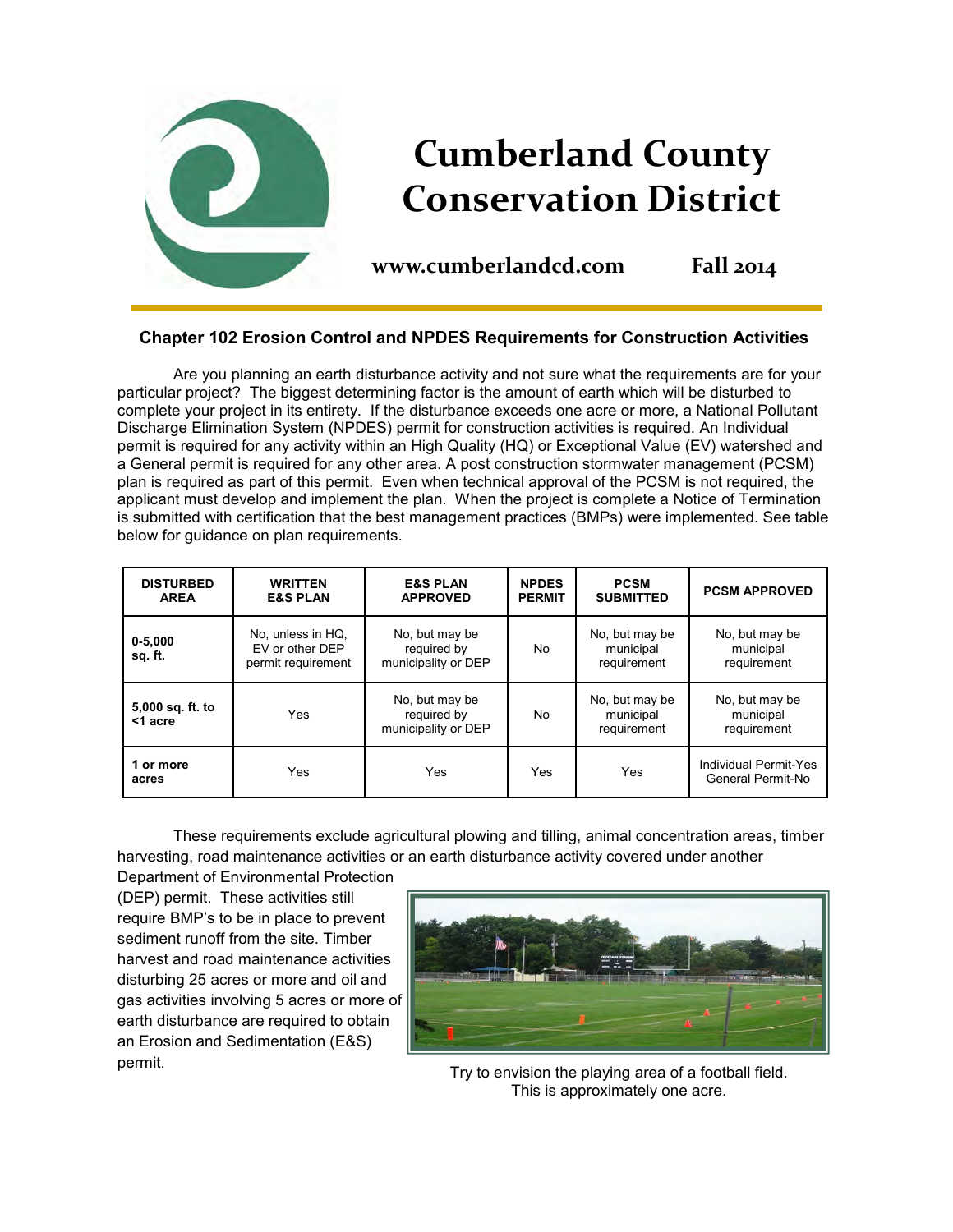### **Chapter 102 Erosion and Sediment Control Requirements for Agricultural Activities**

Chapter 102 regulations require a written plan to reduce erosion and sedimentation for plowing and tilling activities and certain types of animal concentration areas. If you are not sure your erosion control plan (conservation plan) is up to date or meets current regulations, contact the Conservation District or the local NRCS office. Agricultural construction activities disturbing one acre or more require an NPDES permit, the same as required for all other types of construction. The table below is a guide for activities on agricultural operations.

| <b>ACTIVITY</b>                            | <b>NPDES PERMT</b><br>IF $>1.0$ ACRE<br><b>DISTURBANCE</b> | <b>POST CONSTRUCTION</b><br><b>STORMAWATER</b><br><b>MANAGEMENT (PCSM)</b><br><b>ADDRESSED</b> | <b>RIPARIAN BUFFERS</b><br>IF IN HO/EV WATERS |
|--------------------------------------------|------------------------------------------------------------|------------------------------------------------------------------------------------------------|-----------------------------------------------|
| <b>Building a house</b>                    | Yes                                                        | Yes                                                                                            | Yes                                           |
| Building a barn                            | Yes                                                        | Yes                                                                                            | Yes                                           |
| <b>Building chicken/hog</b><br>houses      | Yes                                                        | Yes                                                                                            | Yes                                           |
| <b>Building manure</b><br>storage facility | Yes                                                        | Yes                                                                                            | Yes                                           |
| <b>Building silos</b>                      | Yes                                                        | Yes                                                                                            | Yes                                           |
| <b>Installing swales</b>                   | No.                                                        | No                                                                                             | No.                                           |
| <b>Installing terraces</b>                 | No.                                                        | No                                                                                             | No.                                           |
| Paving barnyards                           | No.<br>if covered in<br>conservation plan                  | <b>No</b><br>but must have BMPs to<br>address the<br>impervious area                           | No.                                           |
| Paving animal walkways                     | No.<br>if covered in<br>conservation plan                  | No<br>but must have BMPs to<br>address the<br>impervious area                                  | No.                                           |

**REMEMBER**, these tables are only a general guide. Certain activities could also require other permits. Contact the Conservation District for permitting details and to discuss your upcoming project.

## **NPDES Post Construction Stormwater Management**

On July 1, 2013 the Conservation District started the Engineering level review of Individual NPDES Permit applications. The District decided to accept this delegation agreement with the Department of Environmental Protection at the request of developers and engineers that prepare plans for new construction that results in earthmoving activities. The ability to review the E&S Plan and the Post Construction Stormwater Management plan in house expedites the plan review process and provides a clear means of communication with the applicant and engineer. The in house review will provide faster review times, better consistency, and ease of communication.





STORMWATER INFILTRATION BASIN GRASSED SWALE/INFILTRATION TRENCH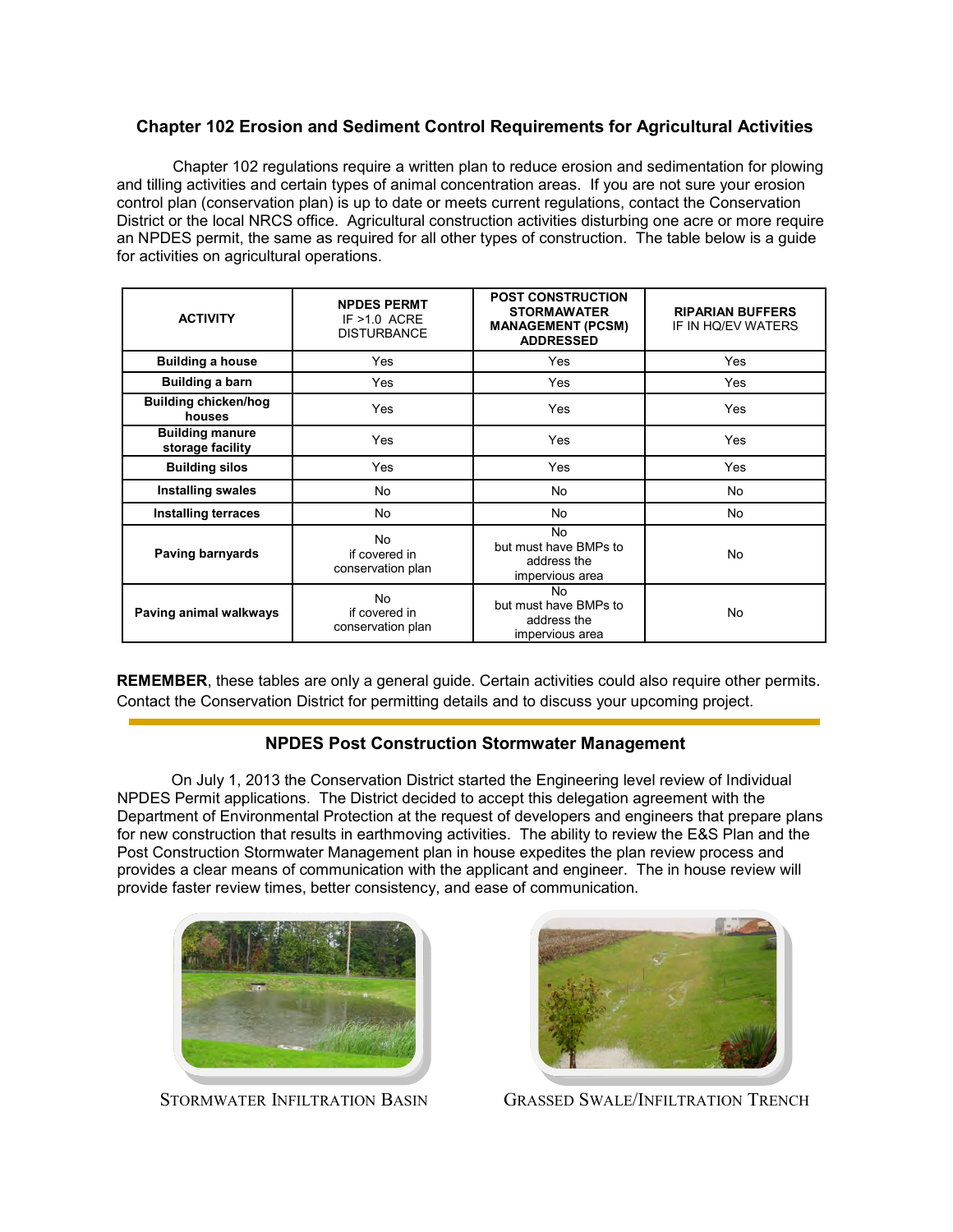### **Manure Management Plans: What they are and who needs them**

#### **What they are:**

It seems every day the news reports concerns of pollution from farms and the health of our water; whether it is entering the Chesapeake Bay or our drinking supply. With so much of Cumberland County's land used for agriculture and the entire County draining into the Chesapeake, we must take a proactive stance to curb pollution. Manure Management Plans are one of the most useful tools in preventing pollution for farms that generate or utilize manure.

Manure Management Plans are **written** plans that record the amount of manure produced, determine manure rate allocations to specific crop needs, protect sources of water from contaminated runoff, and address any other potential sources of pollution on the farm. The plans include farm maps highlighting environmentally sensitive areas, descriptions of all facilities used to store manure, and a list of rates to apply nutrients that the crop will need to optimize yield without over applying. Most importantly for farmers is that the plan is required by Pennsylvania's Clean Streams Law.

#### **Who needs them:**

Every farm in Pennsylvania that generates or uses manure must have a Manure Management Plan to comply with the Clean Streams Law. Also, a plan is commonly being required for individuals or farms that sell manure. Manure Management Plans will benefit farms by helping them better understand the nutrients needed for optimum crop yield with the type of manure they have, which can save on fertilizer costs. The plan is helpful for custom applicators too. Custom applicators can be handed a completed plan and instantly know where well, stream, and sinkhole setbacks are located on the farm, as well as better understand what the farmer's goal is for yield and cropping. Through proper planning and record keeping, the farmer can better manage the value of his or her manure and crop's nutrients while helping protect the water we all drink.

#### **Manure Management Planning Workshops:**

Farmers that still need a Manure Management Plan or need to have their plan updated can receive assistance from the Cumberland County Conservation District. The District will be offering workshops devoted to the development of Manure Management Plans over the winter months. If you are interested in Manure Management Planning information to achieve compliance and possibly save on the cost of fertilizer please contact Jared McIntire at 717-240-5360 or by email at [jmcintire@ccpa.net.](mailto:jmcintire@ccpa.net) 

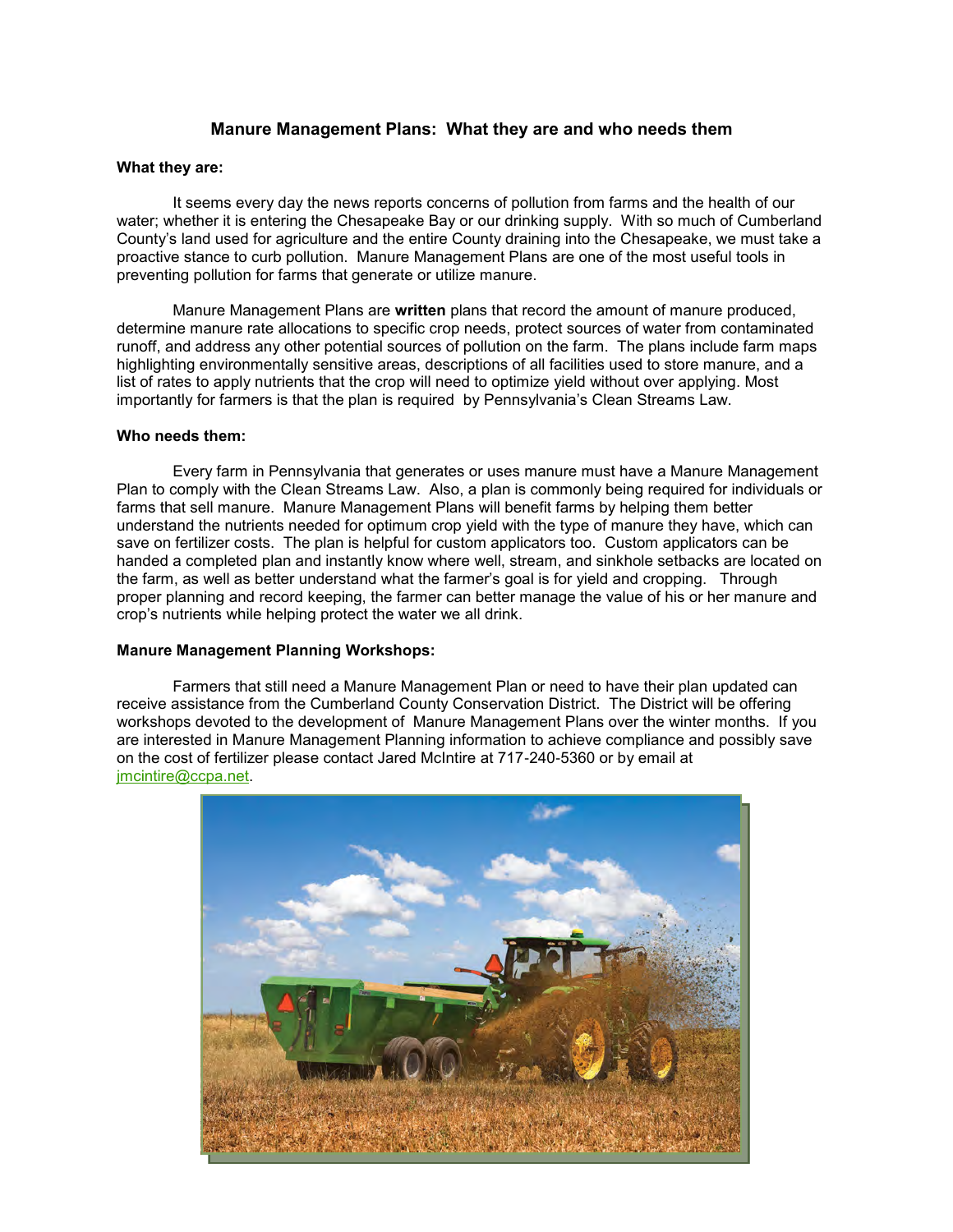# **Nutrient Management Specialist**

In January, the Cumberland County Conservation District welcomed Jared McIntire as the Nutrient Management Specialist

Jared is from Chambersburg, PA and graduated from Chambersburg Area Senior High. He attended The Pennsylvania State University and earned a bachelor's degree in Agribusiness Management and Poultry Science. Before joining the Conservation District, Jared worked for Country View Family Farms as a Breeding Manger and continues to operate a commercial turkey farm in Franklin County with his uncle.

When Jared is not working, he enjoys hunting, skiing, and being outdoors. He looks forward to learning



more about Cumberland County's different agriculture segments and working with the community on Nutrient Management and Manure Management Plans. If you would like to contact Jared, he can be reached at 717-240-5360 or jmcintire@ccpa.net.

# **Chesapeake Bay Technician**

In August, the Cumberland County Conservation District welcomed Brady Seeley as the new Chesapeake Bay Technician.



Brady grew up on a small, family owned dairy farm in Canton, Pennsylvania. He graduated from Canton Jr./Sr. High School in 2010 where he was very active in the school's Future Farmers of America chapter. In May 2014, Brady graduated from Keystone College with a Bachelor's of Science Degree. He majored in Environmental Resource Management with a minor in Chemistry and participated in a variety of environmental clubs and activities.

When not at work, Brady enjoys spending his time reading, hiking, camping, kayaking, hunting, and

fishing. Brady is excited to be working with agriculture once again and is looking forward to helping all the farmers and producers in the county. Brady can be reached at (717)-240-5357 or bseeley@ccpa.net.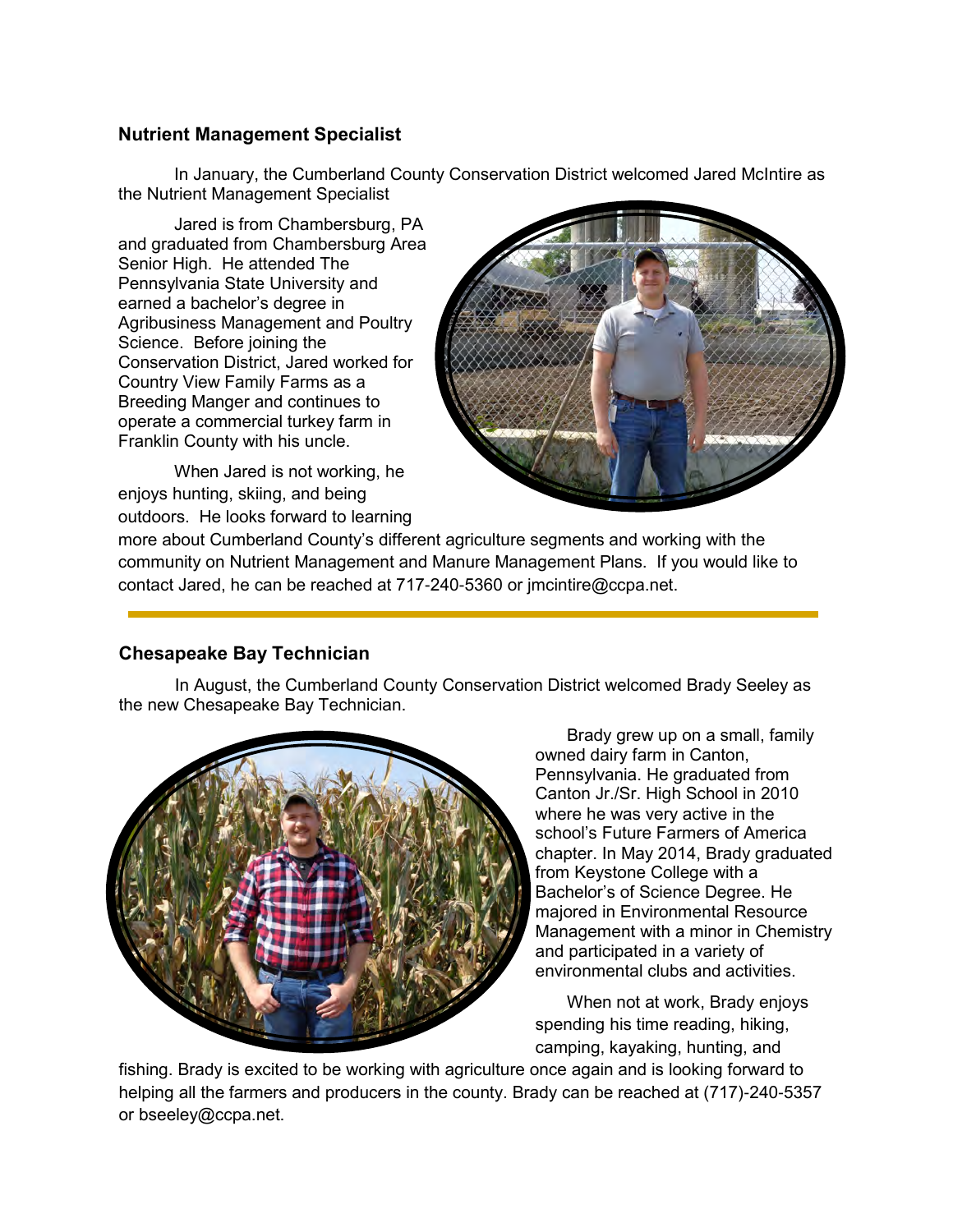# **Pa Dirt, Gravel & Low Volume Roads Program**

The first dirt and gravel road project in Cumberland County was completed by Cooke Township in 1999. Since that time the Conservation District has provided municipalities with over \$200,000 for the installation of environmentally sensitive maintenance practices that prevent pollution to local streams.

In the fall of 2013, the Pennsylvania legislature passed Act 89, commonly known as the PA Transportation Bill. This bill made significant changes to the Pennsylvania Dirt & Gravel Roads Program by increasing the annual funding from \$4 million to \$20 million. The other big change was making funding available for **paved** low volume roads. Low Volume Roads are classified as roads with less than 500 vehicles per day.

The PA Dirt, Gravel and Low Volume Roads Program is administered through the State Conservation Commission (SCC) in Harrisburg. The SCC provides funding to Conservation Districts in each county. Municipalities can apply to the Conservation District to fund road projects after attending mandatory training. Road projects provide environmental and economic benefits such as reducing stream pollution and reducing long term maintenance costs. A two day training session is being held October  $28<sup>th</sup>$  and  $29<sup>th</sup>$  at the Hotel Carlisle and Embers Convention Center. Go to the Dirt & Gravel Roads website to sign up for the workshop at [www.dirtandgravelroads.org.](http://www.dirtandgravelroads.org)

Because the Low Volume Roads Program is new, there are policies and procedures that need to be worked out at the state and local level. Once these items are all worked out, the Cumberland County Conservation District plans to announce an application period for municipalities to apply for project funding. This should occur in late winter or early spring. If you have any questions on the program, contact Carl Goshorn at 717-240-7812.



Old Town Run Road—BEFORE



Old Town Run Road—AFTER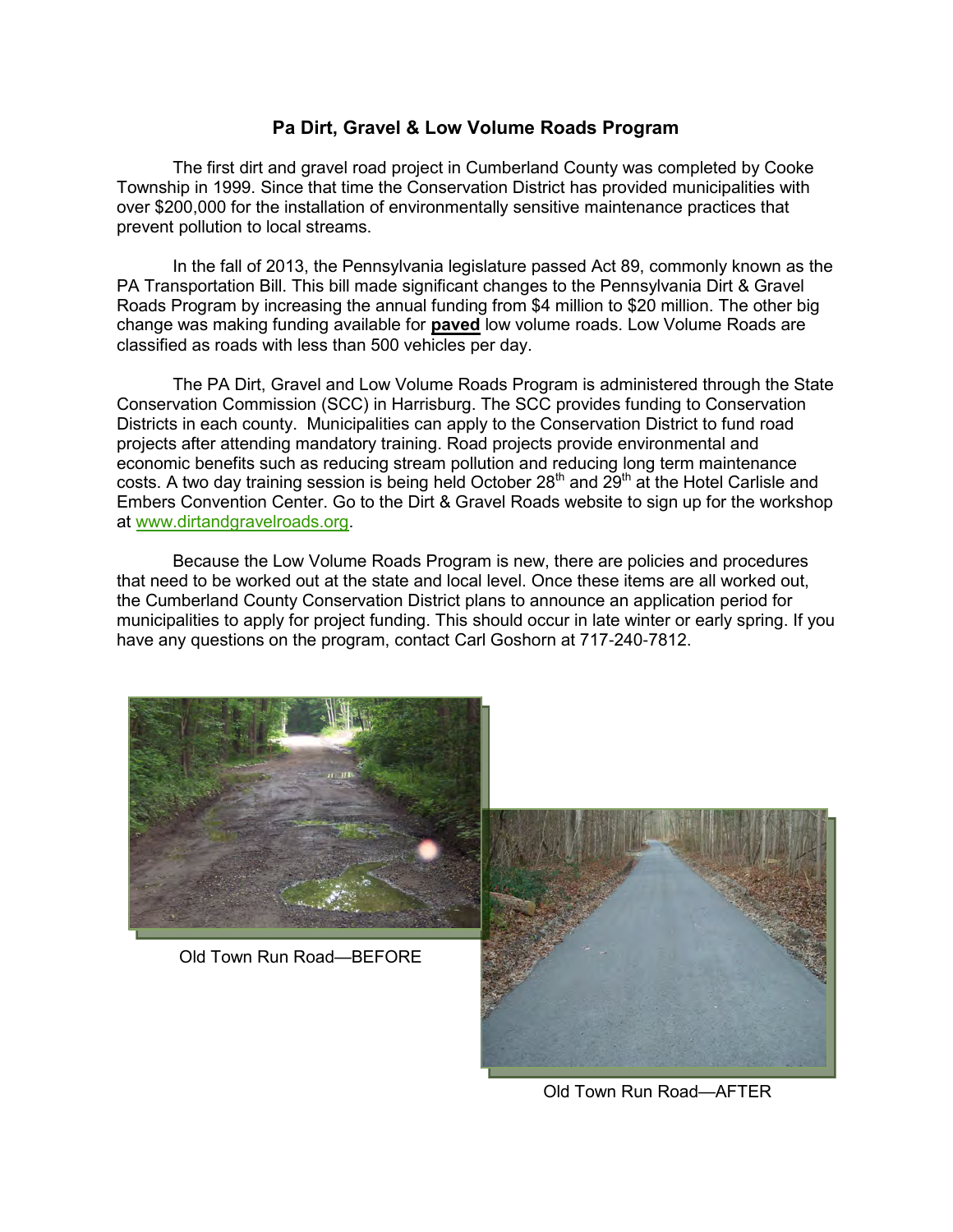### **Envirothon Update**

Students from eight area high schools competed in the annual Cumberland County Envirothon on Tuesday, May 6, at Mechanicsburg Sportsmen's Association, Silver Spring Township, Cumberland County. *The Raptors* from Cumberland Valley High School took first place with a score of 351; second place went to *The Drake Crusaders* from Cumberland Valley High School with a score of 344; and third place went to *Eco-Squad* from Mechanicsburg Area Senior High with a score of 305. The Raptors also represented Cumberland County at the 2014 Pennsylvania Envirothon at Susquehanna University,

Selinsgrove, PA on May 20 and 21 and placed 36<sup>th</sup> out of 64 teams.

The Cumberland County Envirothon, presented by the Cumberland County Conservation District, is a fun academic event where students complete five exams that test their knowledge on aquatics, forestry, soils, wildlife, and a current issue, which was "sustainable agriculture/local food production". 95 students participated in 2014 and enjoyed the sunny day. Schools participating in the competition included Big Spring, Boiling Springs, Camp Hill, Carlisle, Cedar Cliff, Cumberland Valley, Mechanicsburg and Shippensburg.



Representatives from the PA Fish and Boat Commission, PA Department of Conservation and Natural Resources, PA Game Commission, the

Students completing their test at the Wildlife station

Conservation District, and the Natural Resources Conservation Service administered the tests.

When the competition was over, the students enjoyed a cookout lunch prepared by the Sportsmen's Association. Awards were presented by Meagan Thorpe from PA State Representative Glen Grell's office and Cumberland County Commissioner Barb Cross. The awards, made from Pennsylvania hardwood, were given to the top three teams at each station and the top three teams overall. All students and advisors received an Envirothon t-shirt sponsored by Adams Electric Cooperative.

### **Rain Barrel Program**

2014 marked the 12<sup>th</sup> year for the District's rain barrel program. Since the program started, nearly 1,000 rain barrels have been distributed throughout the County. Cedar Cliff High School students construct the barrels as part of our program. Additionally, the District assists municipalities, churches, summer camps, etc. with rain barrel workshops to help with education and outreach activities throughout the County. For more information about Rain Barrel opportunities, please contact the Conservation District.



Students assembling the plumbing pieces to install in the rain barrels



Students cleaning the pickle barrels prior to turning them into rain barrels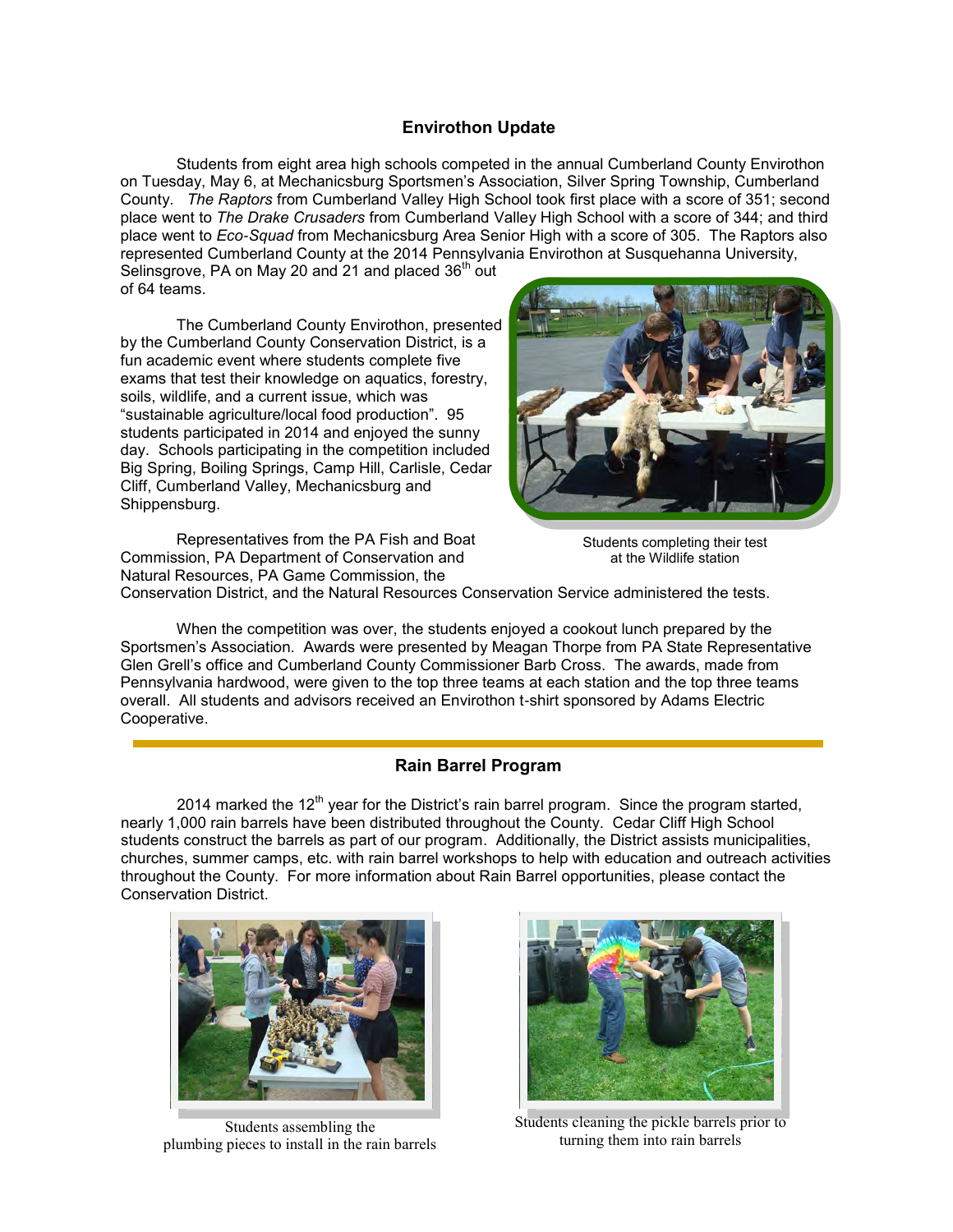### **Cumberland County Planning—Farmland Preservation Program**

The Cumberland County Farmland Preservation Program was developed to strengthen Pennsylvania's agricultural economy and to protect prime farmland. The Program incorporates the use of county, state, federal and local funds to purchase agricultural conservation easements on prime agricultural land. The Program works by paying the farmer to place certain restrictions upon the land to

maintain and permanently preserve high quality, functional farmland. The land continues to be the farmer's private property and the farmer retains all privileges of land ownership, except the ability to sell the land for non-agricultural development or to develop the land for nonagricultural purposes. Since the Program's inception in 1989, approximately 16,000 acres of farmland have been preserved.

Participation in the Farmland Preservation Program is completely voluntary and very competitive. In order to be eligible for the Program, the farm must contain at least 52 acres, be enrolled in an Agricultural Security Area and have an up-to-date conservation plan. Then, farms are ranked using a Farmland Ranking System, each property is given a numerical score, and the farms with the highest score receive funding for easement purchase. Funding for the 2014 Program totaled \$2.5 million and approximately 800 acres of farmland is



expected to be preserved. The application deadline for the 2015 round of selections is December 31, 2014. To learn more about the Program, contact Stephanie Williams, Cumberland County Planning Department at 717-240-5383 or visit www.ccpa.net/farmland.

### **Natural Resources Conservation Service (NRCS)**

The Natural Resources Conservation Service (NRCS) provides local technical and financial assistance to private landowners for livestock, grazing, cropland, forestry, and wildlife land uses. NRCS can help evaluate best management practices that might need to be installed or woodland that will improve or address resource concerns. NRCS has a rolling signup period if you are interested in applying for financial assistance. It is best to stop in the office and sign up for a Conservation Plan in order to start the process for non-financial or financial assistance. The office is located at 43 Brookwood Avenue, Carlisle, PA or call 717-249-1037 extension 3.